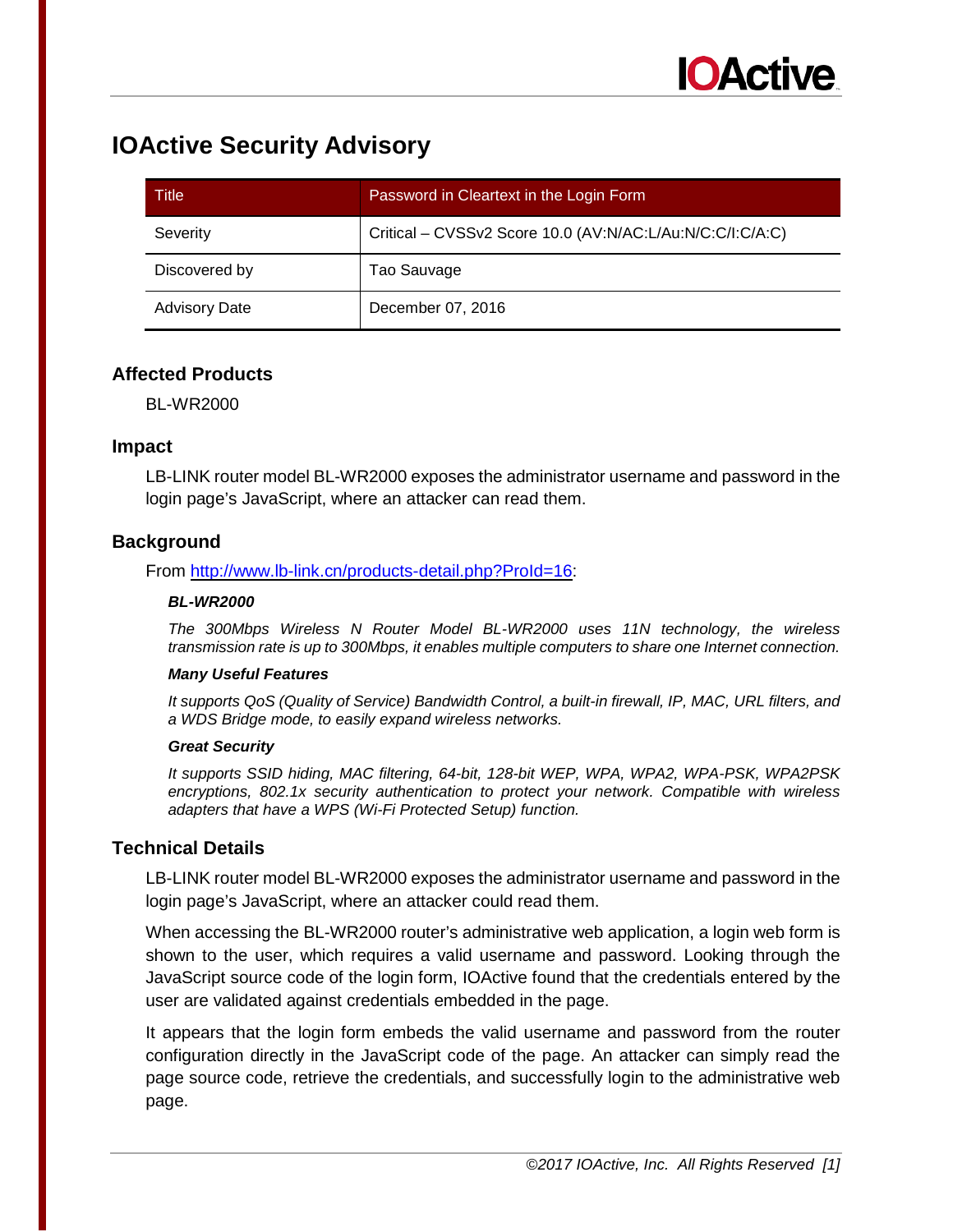

#### Requesting the login page of the router:

```
GET /login.htm HTTP/1.1 
Host: 192.168.16.1 
Cookie: mainframe_name=login.htm 
Connection: close
```
#### Response in the web browser:

| 192.168.16.1/login.htm<br>$\mathbb{C}^{\mathbb{N}}$<br>ь | $\mathbf{C}$<br>Q Search     | ☆自▽→                                    | $\rightarrow$ |  |
|----------------------------------------------------------|------------------------------|-----------------------------------------|---------------|--|
| L'B-LINK Password:                                       | Username:<br>Cancel<br>Enter | http://192.168.16.1/login.htm [2/3] All |               |  |

Source code of the login.htm web page:

```
HTTP/1.1 200 Ok 
Server: HTTPD 
Date: Thu, 01 Jan 1970 00:23:08 GMT 
Content-Type: text/html; charset= 
Connection: close 
. . . 
function checklogin(name,password) 
\{ var m_username = "admin";
     var m_password = "admin";
     if(name!=m_username || password!=m_password) 
         return false; 
     else 
         return true; 
} 
. . . . .
```
The username and password of the administrator will always be reflected in the JavaScript code of the login page.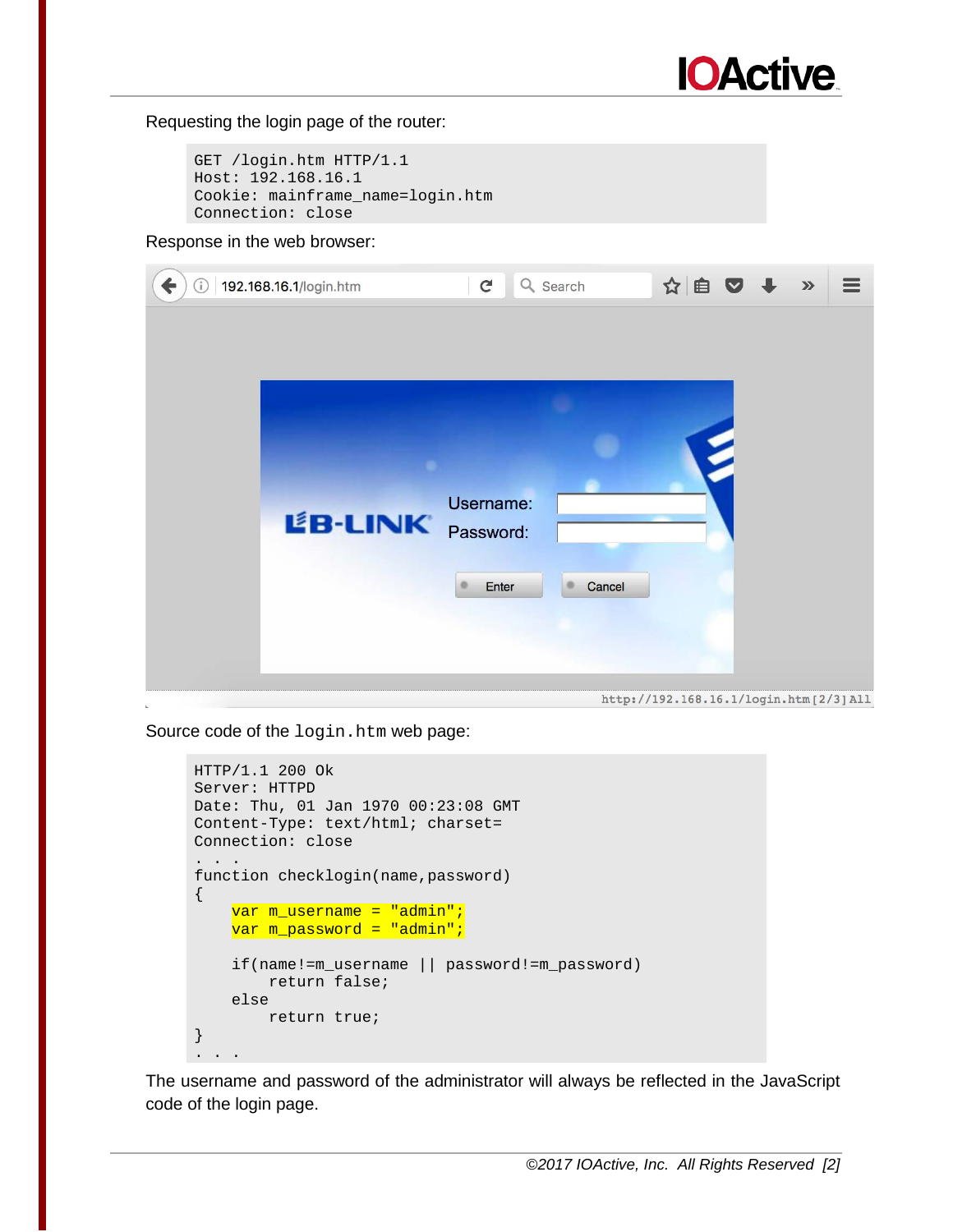

The security issue was verified against the latest firmware update available on the vendor's website [\(http://www.lb-link.cn/download-detail.php?DId=98\)](http://www.lb-link.cn/download-detail.php?DId=98), published in 2016-10-16, which has been installed on the router.

## **Mitigation**

The username and password should be checked on the router itself, server-side, instead of the client-side where an attacker has full control.

### **Timeline**

December 07, 2016: IOActive discovers the vulnerability and attempts to notify LB-LINK without success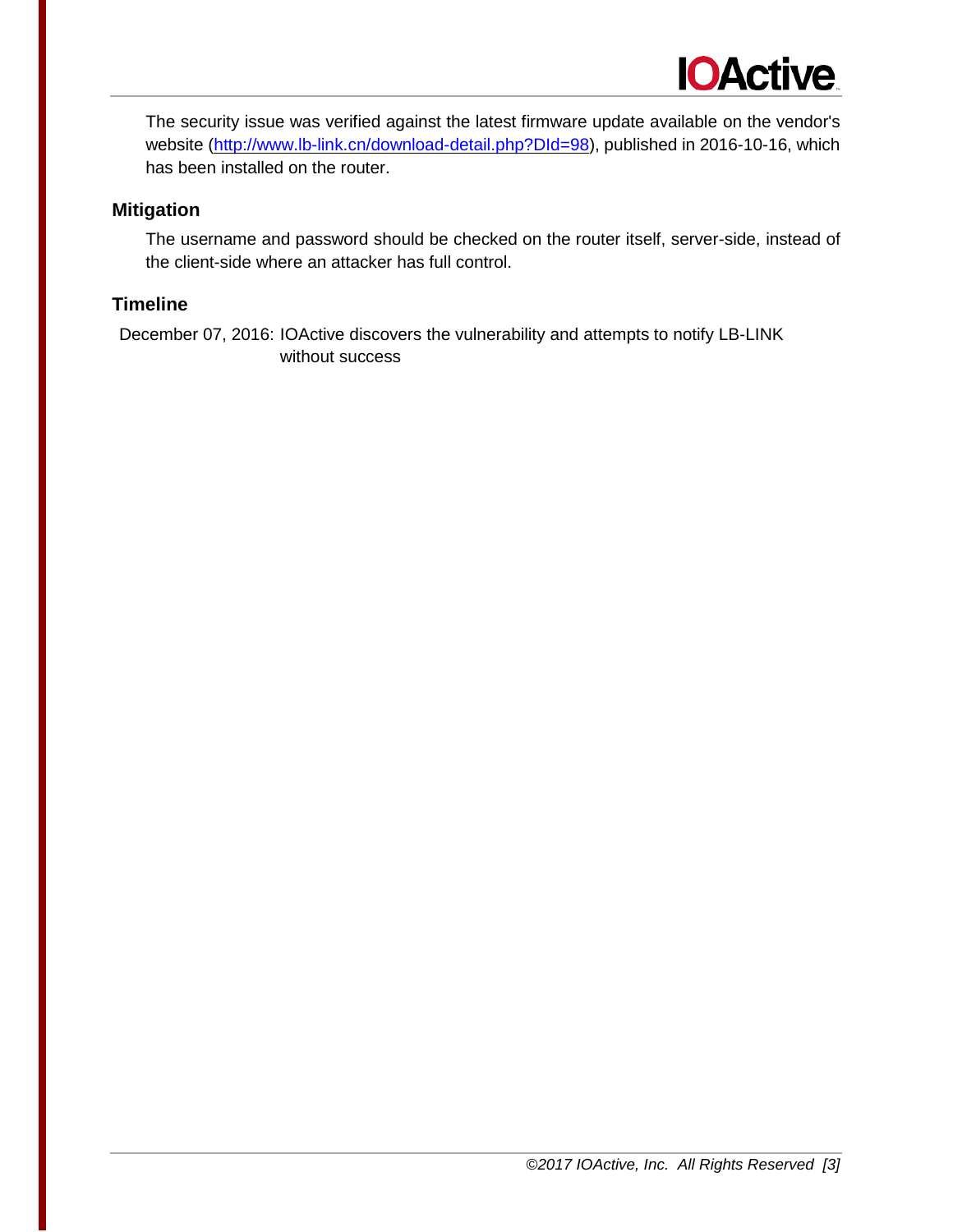# **IOActive Security Advisory**

| Title                | Unauthenticated Denial of Service                    |
|----------------------|------------------------------------------------------|
| Severity             | High - CVSSv2 Score 7.8 (AV:N/AC:L/Au:N/C:N/I:N/A:C) |
| Discovered by        | Tao Sauvage                                          |
| <b>Advisory Date</b> | December 07, 2016                                    |

## **Affected Products**

BL-WR2000

## **Impact**

LB-LINK router model BL-WR2000 will crash when receiving specially crafted HTTP requests, leading to a Denial of Service (DoS).

## **Background**

From [http://www.lb-link.cn/products-detail.php?ProId=16:](http://www.lb-link.cn/products-detail.php?ProId=16)

#### *BL-WR2000*

*The 300Mbps Wireless N Router Model BL-WR2000 uses 11N technology, the wireless transmission rate is up to 300Mbps, it enables multiple computers to share one Internet connection.*

#### *Many Useful Features*

*It supports QoS (Quality of Service) Bandwidth Control, a built-in firewall, IP, MAC, URL filters, and a WDS Bridge mode, to easily expand wireless networks.*

#### *Great Security*

*It supports SSID hiding, MAC filtering, 64-bit, 128-bit WEP, WPA, WPA2, WPA-PSK, WPA2PSK encryptions, 802.1x security authentication to protect your network. Compatible with wireless adapters that have a WPS (Wi-Fi Protected Setup) function.* 

## **Technical Details**

LB-LINK router model BL-WR2000 will crash when receiving specially crafted HTTP requests, leading to a DoS.

While the circumstances of the DoS are not clear, it appears that BL-WR2000 does not properly handle some edge cases when receiving malformed HTTP requests. An attacker can crash the router using a single HTTP request that will lead to a DoS on the BL-WR2000 lasting approximately one minute, until the router finishes rebooting.

HTTP request crashing the BL-WR2000 router:

```
POST / HTTP/1.1 
Host: 192.168.16.1
```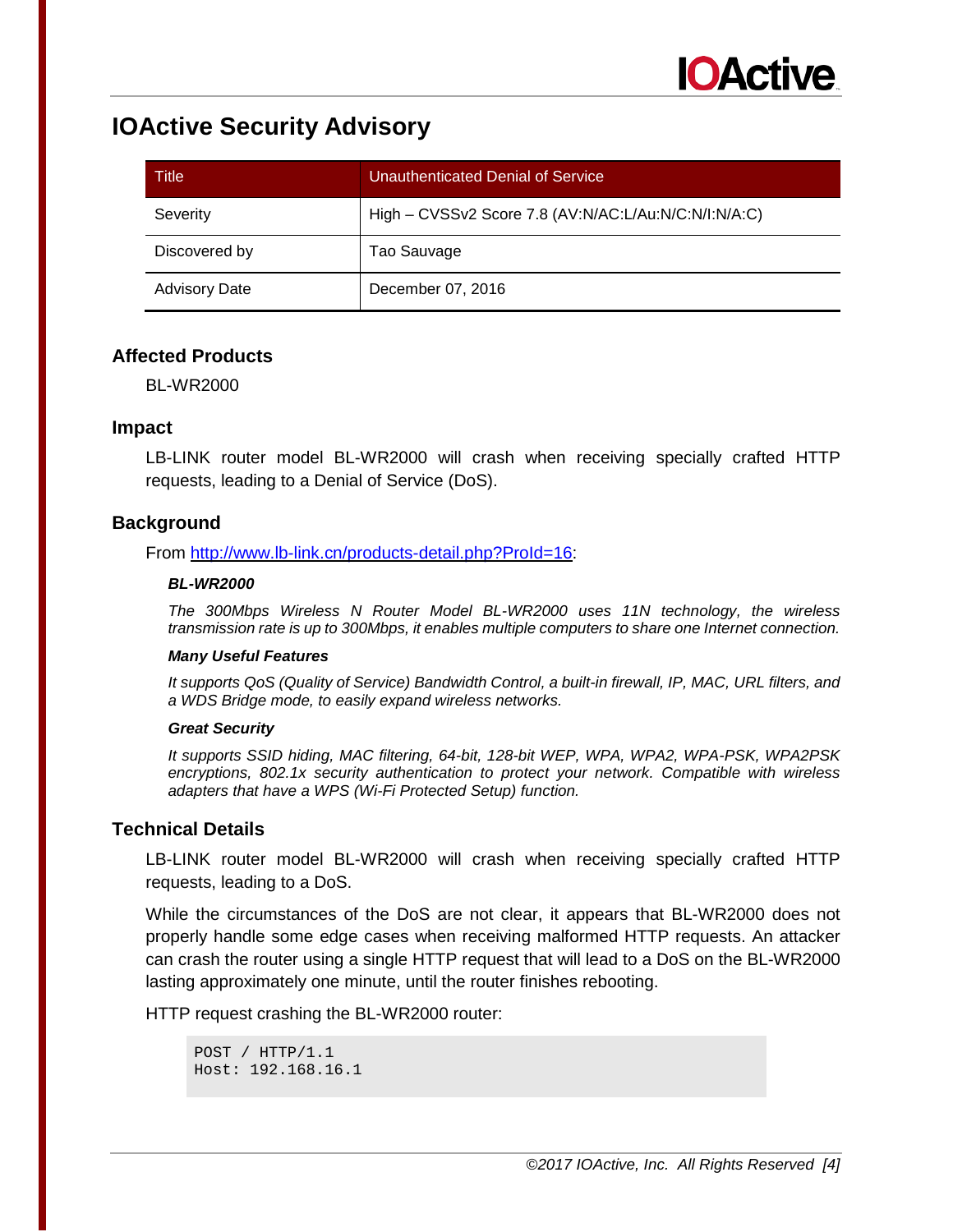

#### Ping to the router:

```
depierre$ ping 192.168.16.1 
PING 192.168.16.1 (192.168.16.1): 56 data bytes 
64 bytes from 192.168.16.1: icmp_seq=0 ttl=255 time=0.414 ms 
64 bytes from 192.168.16.1: icmp_seq=1 ttl=255 time=0.268 ms 
64 bytes from 192.168.16.1: icmp_seq=2 ttl=255 time=0.574 ms 
Request timeout for icmp_seq 3
Request timeout for icmp_seq 4
Request timeout for icmp_seq 5 
Request timeout for icmp_seq 6 
Request timeout for icmp_seq 7 
Request timeout for icmp_seq 8 
Request timeout for icmp_seq 9 
\mathcal{L}--- 192.168.16.1 ping statistics ---
11 packets transmitted, 3 packets received, 72.7% packet 
loss 
round-trip min/avg/max/stddev = 0.268/0.419/0.574/0.125 ms
```
The security issue was verified against the latest firmware update available on the vendor's website [\(http://www.lb-link.cn/download-detail.php?DId=98\)](http://www.lb-link.cn/download-detail.php?DId=98), published in 2016-10-16, which has been installed on the router.

## **Mitigation**

Troubleshoot the issue to prevent the router from crashing when receiving malformed POST requests.

## **Timeline**

December 07, 2016: IOActive discovers the vulnerability and attempts to notify LB-LINK without success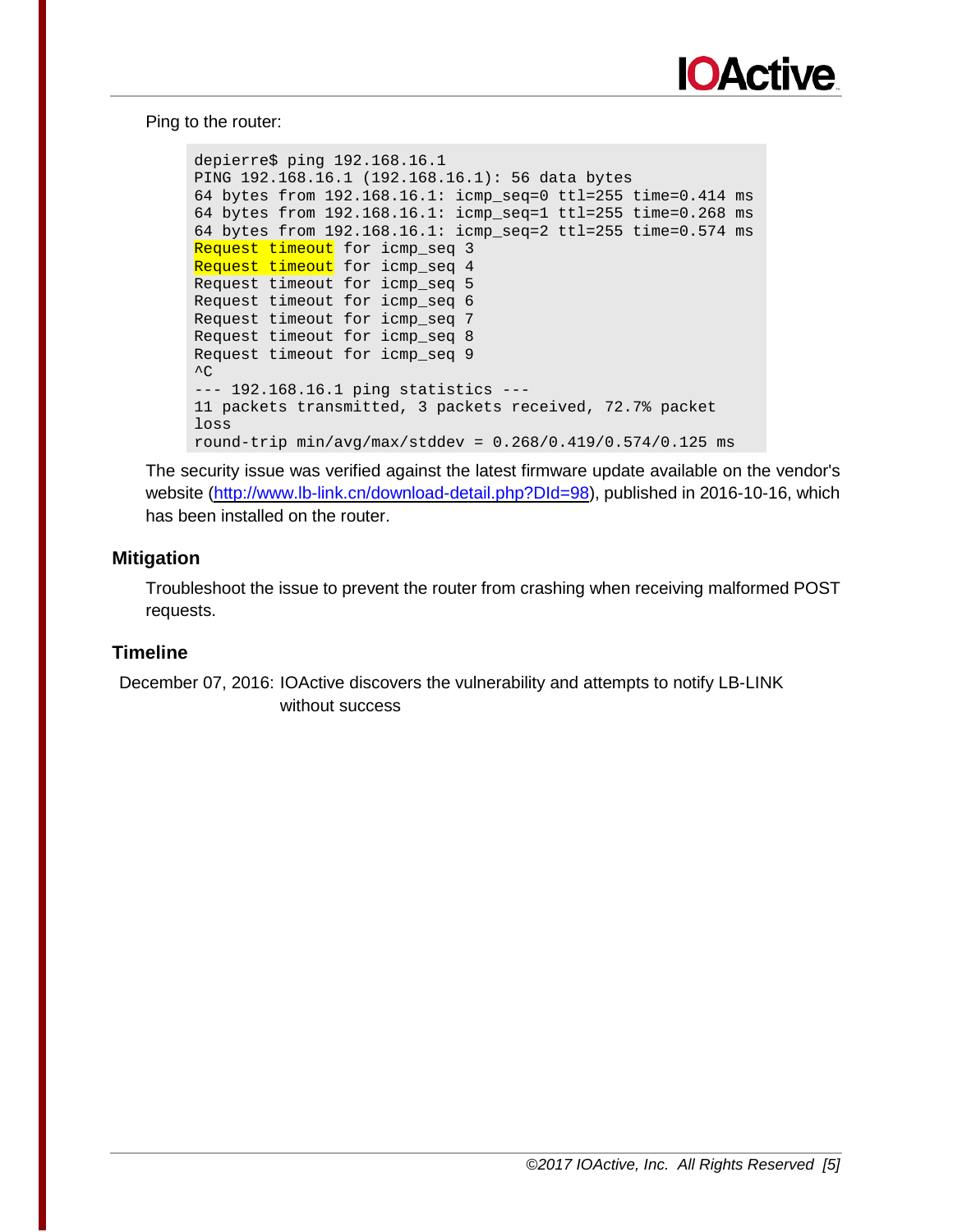# **IOActive Security Advisory**

| Title                | <b>Cross-site Request Forgery</b>                    |
|----------------------|------------------------------------------------------|
| Severity             | High - CVSSv2 Score 6.0 (AV:N/AC:M/Au:S/C:P/I:P/A:P) |
| Discovered by        | Tao Sauvage                                          |
| <b>Advisory Date</b> | December 07, 2016                                    |

## **Affected Products**

BL-WR2000

## **Impact**

LB-LINK router model BL-WR2000 has no protection mechanism against cross-site request forgery (CSRF), which could be exploited by an attacker to trick an administrator into updating the router's configuration without consent.

# **Background**

From [http://www.lb-link.cn/products-detail.php?ProId=16:](http://www.lb-link.cn/products-detail.php?ProId=16)

#### *BL-WR2000*

*The 300Mbps Wireless N Router Model BL-WR2000 uses 11N technology, the wireless transmission rate is up to 300Mbps, it enables multiple computers to share one Internet connection.*

#### *Many Useful Features*

*It supports QoS (Quality of Service) Bandwidth Control, a built-in firewall, IP, MAC, URL filters, and a WDS Bridge mode, to easily expand wireless networks.*

#### *Great Security*

*It supports SSID hiding, MAC filtering, 64-bit, 128-bit WEP, WPA, WPA2, WPA-PSK, WPA2PSK encryptions, 802.1x security authentication to protect your network. Compatible with wireless adapters that have a WPS (Wi-Fi Protected Setup) function.* 

## **Technical Details**

LB-LINK router model BL-WR2000 has no protection mechanism against CSRF, which could be exploited by an attacker to trick an administrator into updating the router's configuration without consent.

In addition, HTTP verbs are interchangeable (POST  $\leftrightarrow$  GET) on BL-WR2000, making the exploitation even easier. An attacker could simply embed a malicious link on a web page. Once the administrator visits the booby-trapped page, the malicious link will send requests to the router on behalf of the administrator, without the administrator's consent, and modify the router's configuration.

The attacker could modify the current administrator password, modify the DNS settings to hijack the administrator's traffic or reset the configuration of the device.